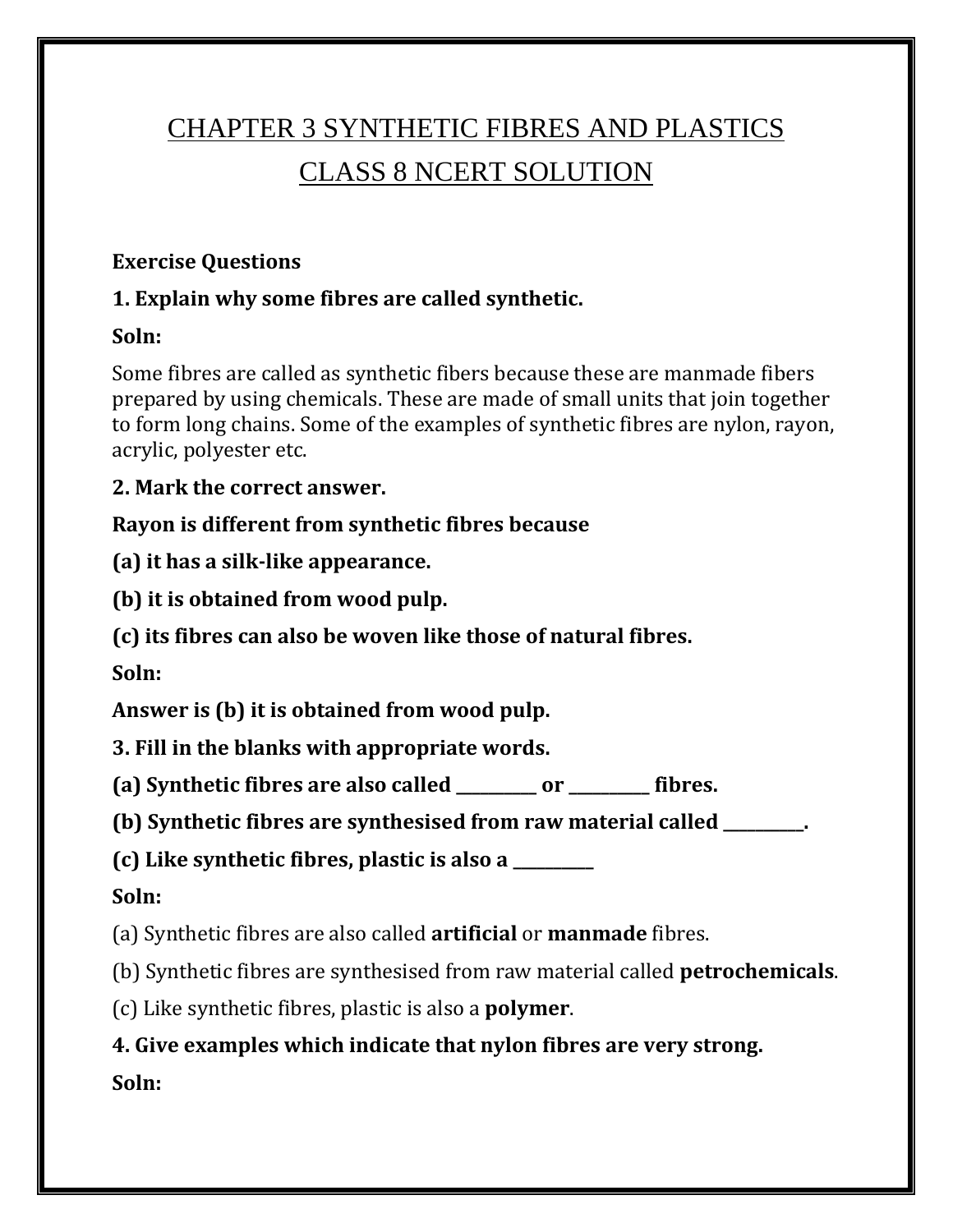Following are the examples that indicate nylon fibres are very strong

- Parachutes and ropes of rock climbing are made of nylon
- Nylon is used in making seat belts, fishing nets and tyre cords.
- Nylon is used in making sports accessories like rackets.

# **5. Explain why plastic containers are favored for storing food.**

# **Soln:**

Because plastic is non-reactive and will not react with the ingredients of the food items.

# **6. Explain the difference between thermoplastic and thermosetting plastics.**

# **Soln:**

The difference between the thermosetting plastics and thermoplastics are

| Thermosetting plastic                                                                                                       | <b>Thermoplastic</b>                                                                            |
|-----------------------------------------------------------------------------------------------------------------------------|-------------------------------------------------------------------------------------------------|
| Cannot be bent, it will break if we attempt to<br>bend thermo setting plastic                                               | Thermoplastic can be bent easily                                                                |
| On heating thermosetting plastics, it cannot<br>be softened. This is the reason it cannot be<br>reshaped once it is molded. | On heating the thermoplastics, it<br>becomes softened and can be molded<br>and reshaped easily. |

# **7. Explain why the following are made of thermosetting plastics.**

# **(a) Saucepan handles**

# **(b) Electric plugs/switches/plug boards**

# **Soln:**

**a)** Thermosetting plastics are used to make saucepan handles because they are bad conductors of heat and also on heating, these plastics do not get softened.

b) Bakelite is a kind of thermosetting plastic which is a bad conductor of heat and electricity. Because of this property it is used for making electric plugs, switches, plug boards, etc.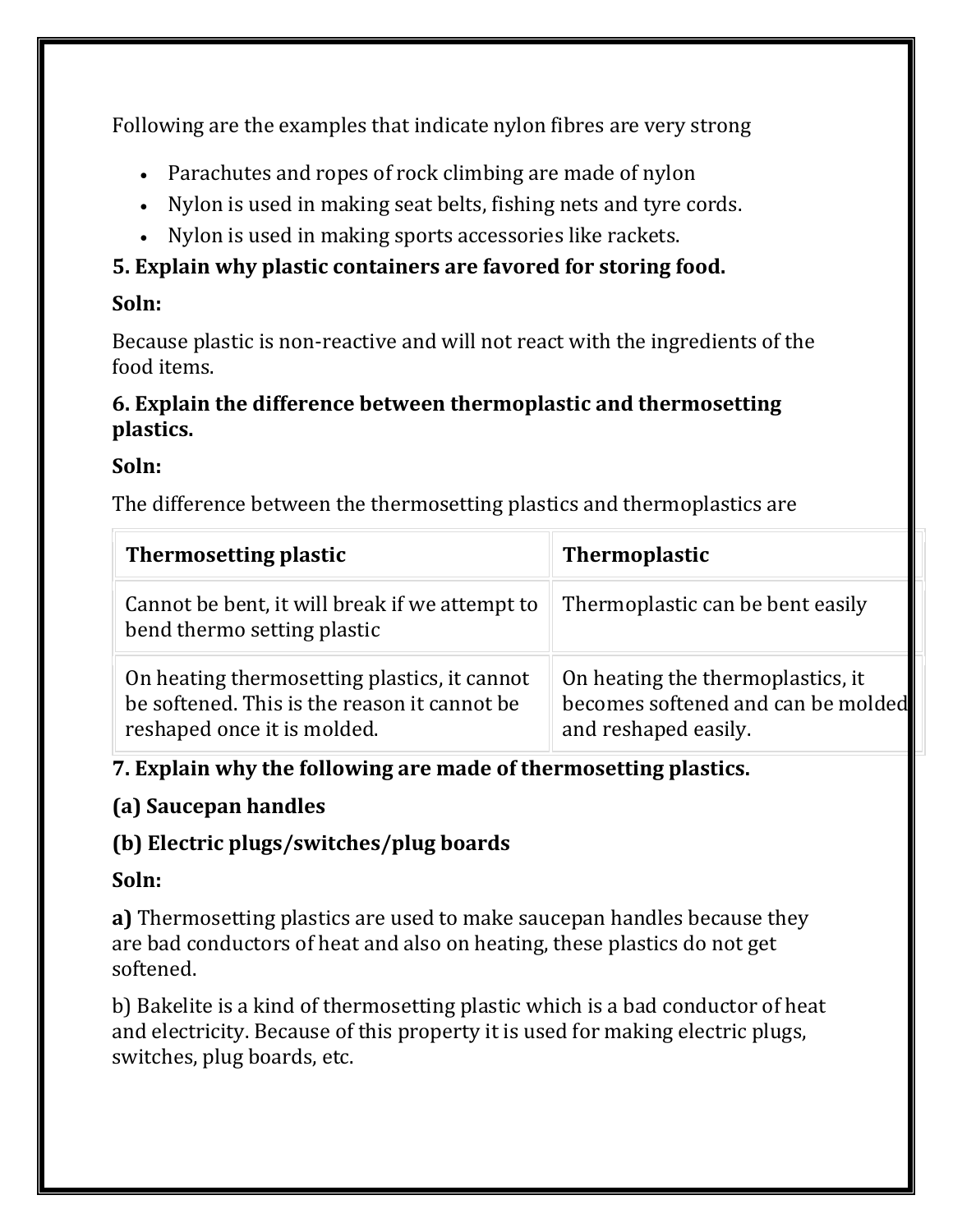**8. Categorise the materials of the following products into 'can be recycled' and 'cannot be recycled'.**

**Telephone instruments, plastic toys, cooker handles, carry bags, ball point pens, plastic bowls, plastic covering on electrical wires, plastic chairs, electrical switches.**

#### **Soln:**

| <b>Can be Recycled</b>                   | <b>Cannot be recycled</b> |
|------------------------------------------|---------------------------|
| Plastic chairs                           | Cooker handles            |
| Plastic bowls                            | Electrical switches       |
| Plastic toys                             | telephone                 |
| The plastic covering on electrical wires |                           |
| Carry bags                               |                           |
| <b>Ballpoint pens</b>                    |                           |

#### **9. Rana wants to buy shirts for summer. Should he buy cotton shirts or shirts made from synthetic material? Advise Rana, giving your reason.**

### **Soln:**

Rana should buy a cotton shirt for the summer and not a synthetic shirt. Cotton is a good absorber of water. So it can soak the sweat coming out of the body and expose it to the environment. Thus, it helps in evaporating the sweat and helps in cooling our body.

### **10. Give examples to show that plastics are noncorrosive in nature.**

#### **Soln:**

Plastics are non-corrosive in nature, they do not react even if they come in contact with strong chemicals. For example, the cleaning chemicals that we use at home are stored in plastic bottles, instead of metal containers.

#### **11. Should the handle and bristles of a tooth brush be made of the same material? Explain your answer**

**Soln:**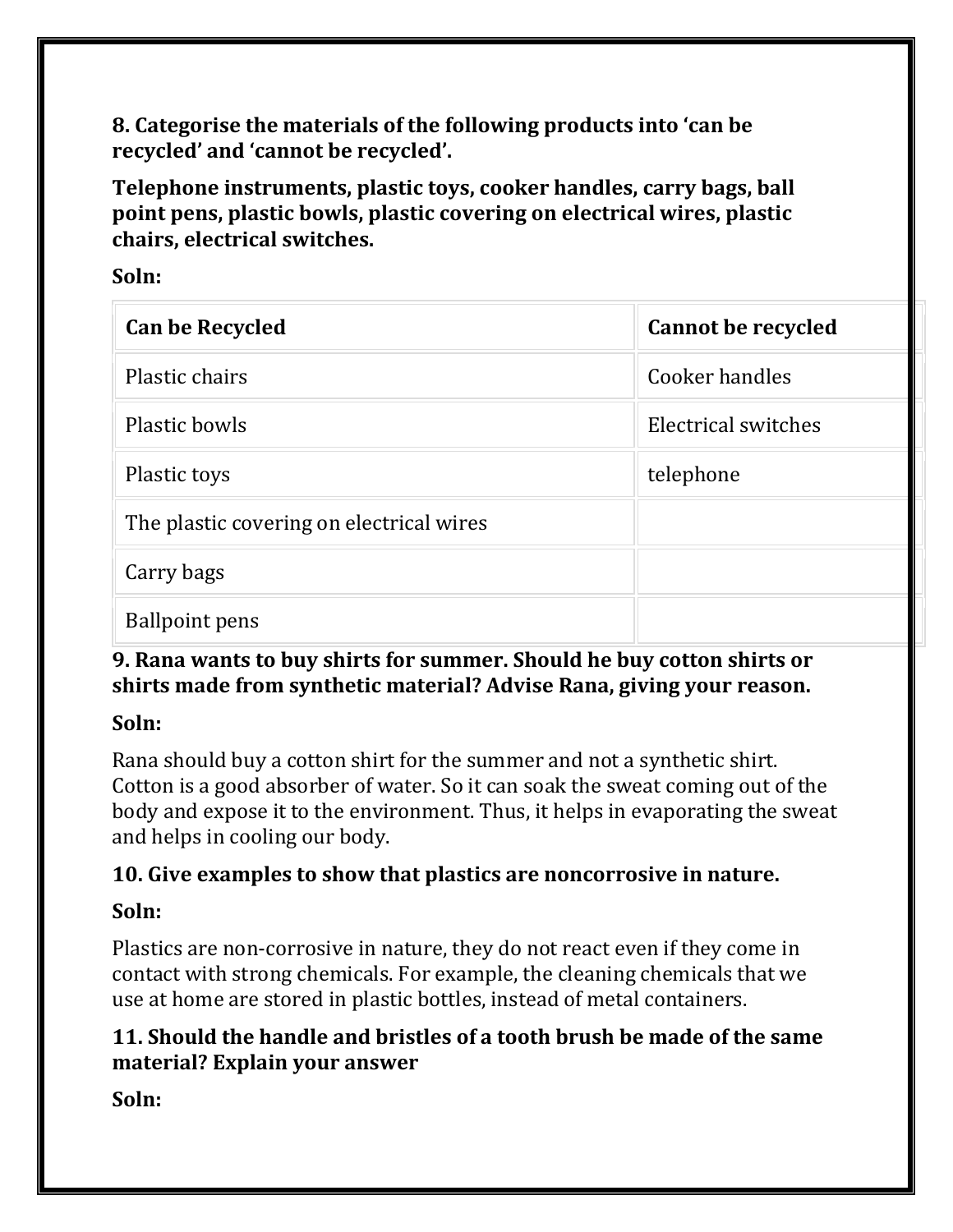The handle and bristle of a toothbrush should not be made of the same material as the handle of the toothbrush should be hard and strong while the bristle should be soft and flexible.

# **12. 'Avoid plastics as far as possible'. Comment on this advice.**

# **Soln:**

We should avoid plastics as far as possible because plastics are nonbiodegradable in nature. Once introduced into the environment they cause pollution. If burnt they release poisonous gases and the the plastic bags thrown in the garbage dumb are swallowed by animals choke their respiratory system and causes fatalities in animals.

## **13. Match the terms of column A correctly with the phrases given in column B**

| A             | B                                            |
|---------------|----------------------------------------------|
| (i) Polyester | (a) Prepared by using wood pulp              |
| (ii) Teflon   | (b) Used for making parachutes and stockings |
| (iii) Rayon   | (c) Used to make non-stick cookwares         |
| (iv) Nylon    | (d) Fabrics do not wrinkle easily            |
| Soln:         |                                              |

|               | В                                            |
|---------------|----------------------------------------------|
| (i) Polyester | (d) Fabrics do not wrinkle easily            |
| (ii) Teflon   | (c) Used to make non-stick cookwares         |
| (iii) Rayon   | (a) Prepared by using wood pulp              |
| (iv) Nylon    | (b) Used for making parachutes and stockings |

### **14. 'Manufacturing synthetic fibres is actually helping conservation of forests'. Comment.**

**Soln:**